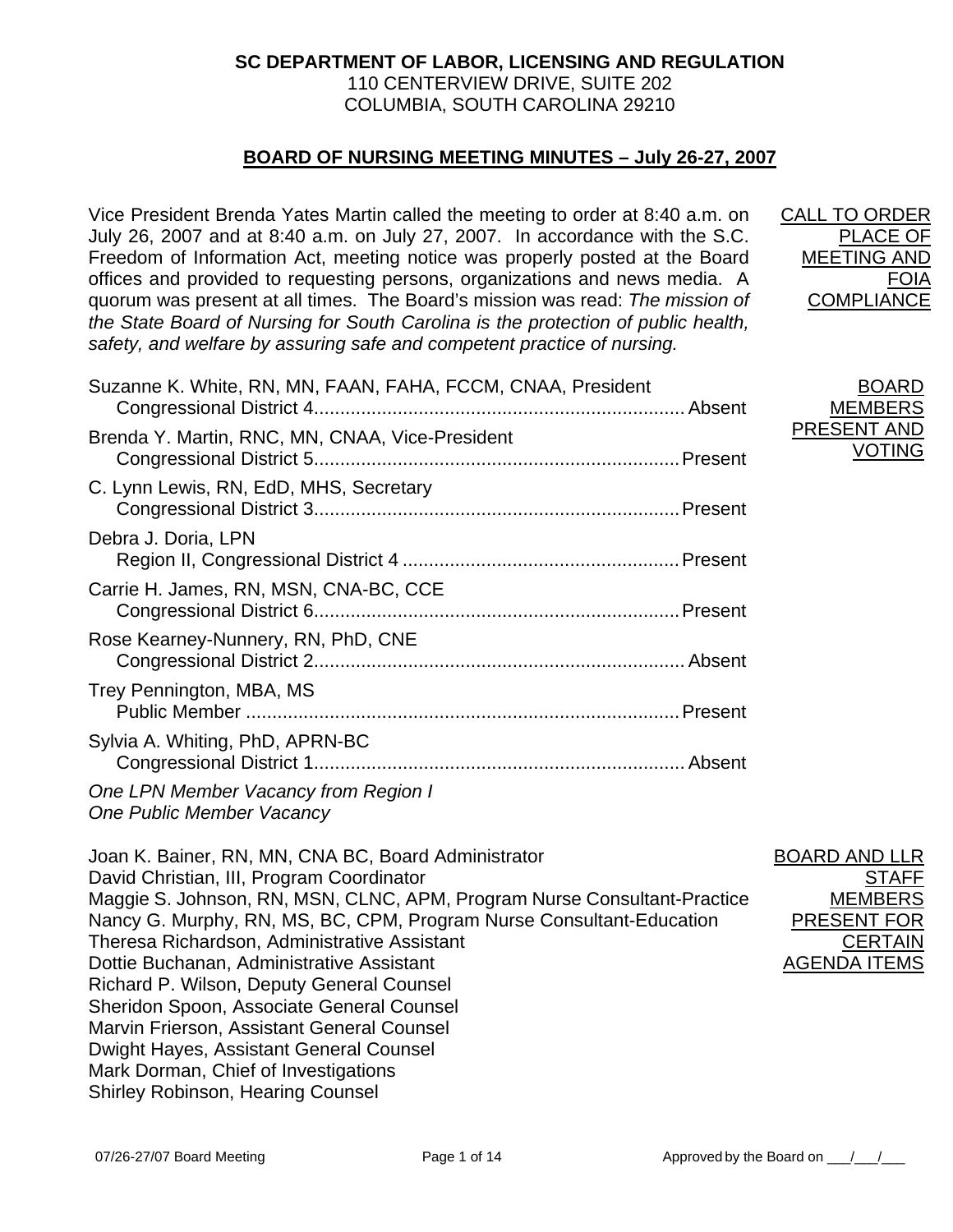The July 26-27, 2007 Board of Nursing meeting agenda was presented to the Board for their review and approval.

A motion was made to approve the July 26-27, 2007 Board of Nursing meeting agenda as presented. The motion received a second. The motion carried unanimously.

The following informational items were adopted on the consent agenda:

- For Information: NCSBN Board Meeting Highlights
- For Information: Legislative Update
- For Information: Legal Aspects Workshop Evaluation
- For Information: Advanced Practice Committee Meeting Minutes
- For Information: Nursing Practice & Standards Committee Minutes
- For Information: Update / Status on Monitoring from Monthly Report
- For Information: Complaint Statistics
- For Information: Licensure Statistics from Monthly Report
- For Information: Announcements of Licensure Applications Approved by Administrator & Program Coordinator

A motion was made to adopt the July 26-27, 2007 Consent Agenda as presented. The motion received a second. The motion carried unanimously. MOTION

The minutes of the May 17, 2007 regular Board of Nursing Meeting and of the April 19, 2007 Strategic Planning Meeting were presented to the Board for their review and approval. APPROVAL OF MINUTES

A motion was made to approve the May 17, 2007 Board of Nursing Meeting minutes as presented. The motion received a second. The motion carried unanimously.

A motion was made to approve the April 19, 2007 Strategic Planning Meeting minutes as presented. The motion received a second. The motion carried unanimously. MOTION

The Office of Investigations and Enforcement provided the Board with the June 26, 2007 Investigative Review Committee (IRC) Meeting Report including recommendations for their review and approval.

A motion was made to approve the Investigative Review Committee (IRC) recommendations for Dismissals from their June 26, 2007 meeting as presented. The motion received a second. The motion carried unanimously.

A motion was made to approve the Investigative Review Committee (IRC) recommendations for Formal Complaints from their June 26, 2007 meeting as presented. The motion received a second. The motion carried unanimously.

A motion was made to approve the Investigative Review Committee (IRC) recommendations for Letters of Concern from their June 26, 2007 meeting as presented. The motion received a second. The motion carried unanimously. MOTION

APPROVAL OF

APPROVAL OF CONSENT AGENDA

AGENDA

MOTION

**MOTION** 

REVIEW **COMMITTEE** 

MOTION

MOTION

INVESTIGATIVE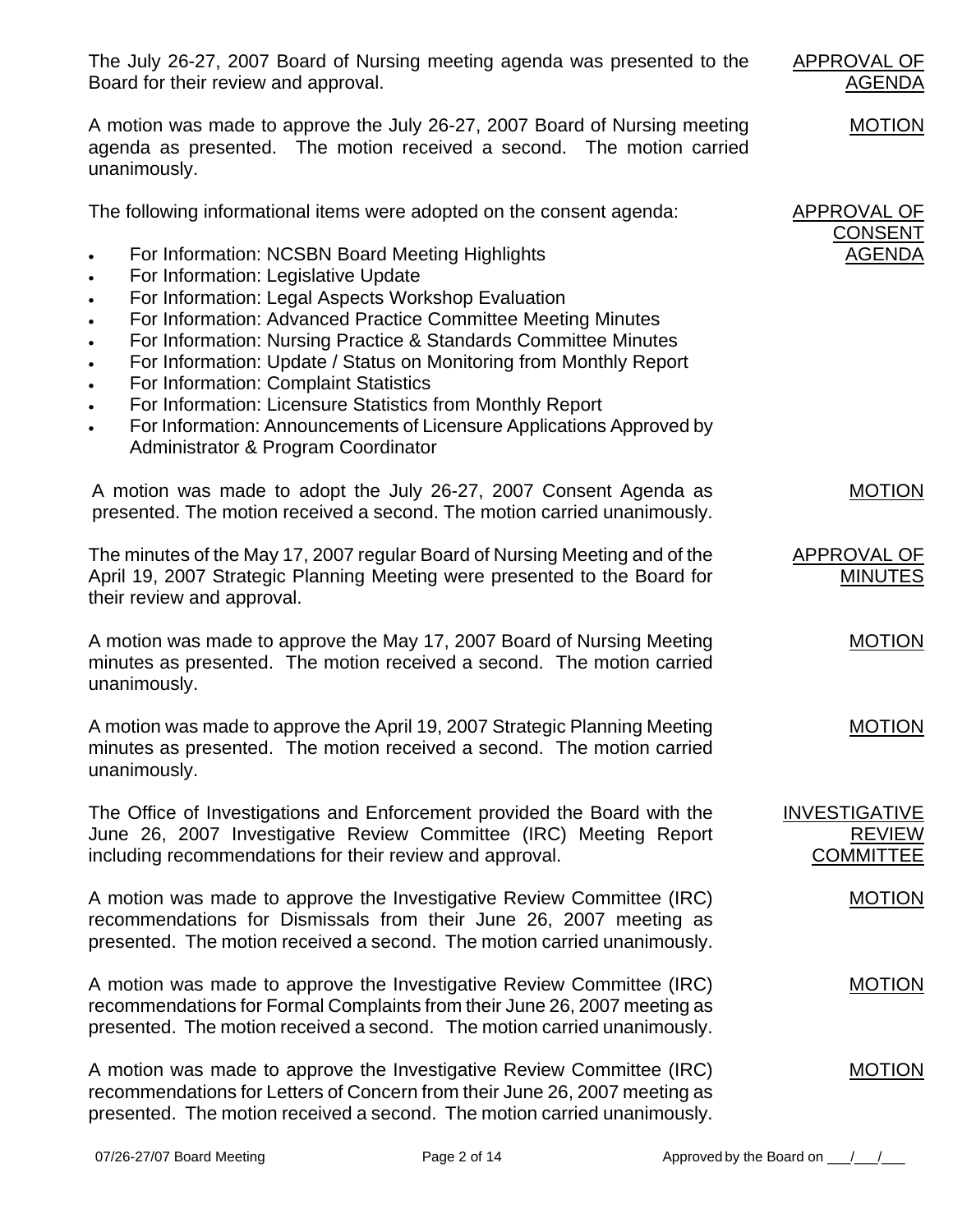The Board of Nursing's Compliance and Monitoring Section provided the Board members with the minutes of the June 5, 2007 Disciplinary Review Committee (DRC) Meeting for their review and approval.

A motion was made to approve the June 5, 2007 Disciplinary Review Committee minutes as presented. The motion received a second. The motion carried unanimously.

An applicant for the National Council Licensure Examination (NCLEX) for registered nurse licensure appeared before the Board regarding affirmative answers to questions regarding disciplinary and/or criminal records reported on the South Carolina licensure application.

Terry M. Pennington, an applicant for the National Council Licensure Examination (NCLEX) for registered nurse appeared without counsel before the Board regarding a "yes" answer to questions regarding discipline and/or criminal records on his application. The Board asked questions regarding the yes answer to questions on discipline and criminal records on the application.

A motion was made to go into executive session for the purpose of receiving legal counsel. The motion received a second. The motion carried unanimously.

A motion was made to return to public session. The motion received a second. The motion carried unanimously.

Mr. Pennington requested to withdraw his application for National Council Licensure Examination (NCLEX) registered nurse at this time.

A motion was made to accept Terry M. Pennington's request to withdraw his application for the National Council Licensure Examination (NCLEX) registered nurse. The motion received a second. The motion carried unanimously.

The Board reviewed the Hearing Panel's findings of fact, conclusions of law and recommendations for disciplinary actions as well as memoranda of agreement related to unlicensed practice and violation of previous orders along with requests for licensure reinstatement.

Respondent was properly notified and appeared before the Board without counsel to respond to questions. Respondent signed a memorandum of agreement waiving a disciplinary panel hearing and admitting to a violation of the Nurse Practice Act by working as a registered nurse until May 16, 2007 after her registered nurse license expired on January 31, 2004.

A motion was made to go into executive session for the purpose of receiving legal counsel. The motion received a second. The motion carried unanimously.

A motion was made to return to public session. The motion received a second. The motion carried unanimously.

**REVIEV COMMITTEE** 

MOTION

**DISCIPLINARY** 

LICENSURE APPEARANCE

MOTION

MOTION

MOTION

PANEL REPORTS/ MEMORANDA OF AGREEEMENT

MOTION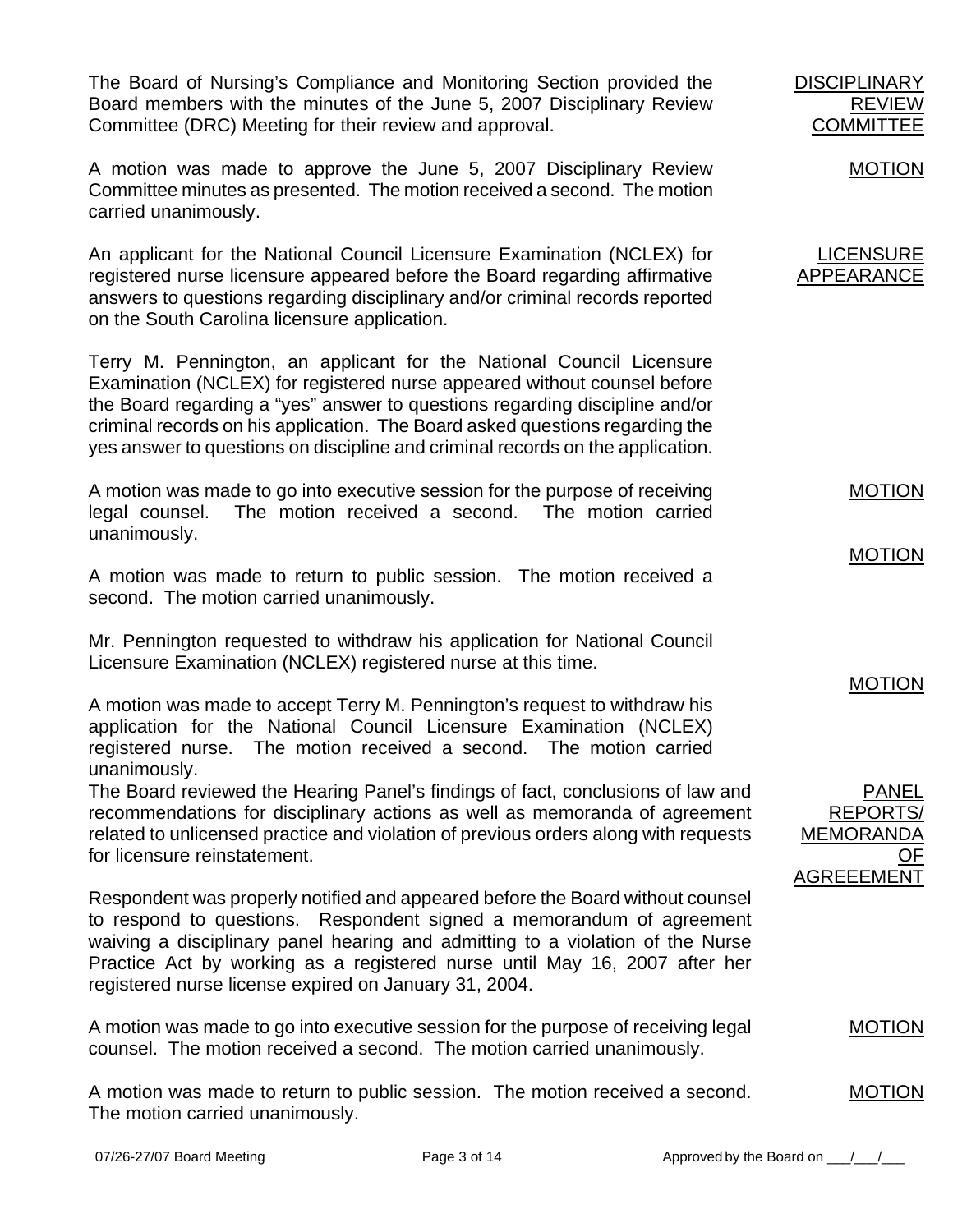| A motion was made to issue a private reprimand to the Respondent, require<br>completion of a refresher course; legal aspects workshop, if not included in the<br>refresher course, and a civil penalty in the amount of \$3,000. The motion received<br>a second. The motion carried unanimously.                                                                                                                                                                                                                                                                                                                                                                                                                                                                                                      | <b>MOTION</b> |
|--------------------------------------------------------------------------------------------------------------------------------------------------------------------------------------------------------------------------------------------------------------------------------------------------------------------------------------------------------------------------------------------------------------------------------------------------------------------------------------------------------------------------------------------------------------------------------------------------------------------------------------------------------------------------------------------------------------------------------------------------------------------------------------------------------|---------------|
| Respondent was properly notified and appeared before the Board without counsel<br>to respond to questions. Respondent signed a memorandum of agreement<br>waiving a disciplinary panel hearing and admitting to a violation of the Nurse<br>Practice Act by working as a registered nurse until June 2007 after her temporary<br>registered nurse license expired on April 27, 2006.                                                                                                                                                                                                                                                                                                                                                                                                                   |               |
| A motion was made to go into executive session for the purpose of receiving legal<br>counsel. The motion received a second. The motion carried unanimously.                                                                                                                                                                                                                                                                                                                                                                                                                                                                                                                                                                                                                                            | <b>MOTION</b> |
| A motion was made to return to public session. The motion received a second.<br>The motion carried unanimously.                                                                                                                                                                                                                                                                                                                                                                                                                                                                                                                                                                                                                                                                                        | <b>MOTION</b> |
| A motion was made to issue a private reprimand to Respondent and a civil penalty<br>in the amount of \$500. The motion received a second. The motion carried<br>unanimously.                                                                                                                                                                                                                                                                                                                                                                                                                                                                                                                                                                                                                           | <b>MOTION</b> |
| Respondent Darrel R. Welden, RN was properly notified and appeared to respond<br>to questions from the Board. Mr. Welden was not represented by legal counsel. A<br>Recovering Professional Program (RPP) representative was present to respond to<br>questions from the Board. Respondent signed a memorandum of agreement<br>admitting to a violation of the Nurse Practice Act, waiving a disciplinary panel<br>hearing and requesting reinstatement of his registered nurse license.                                                                                                                                                                                                                                                                                                               |               |
| A motion was made to go into executive session for the purpose of receiving legal<br>counsel. The motion received a second. The motion carried unanimously.                                                                                                                                                                                                                                                                                                                                                                                                                                                                                                                                                                                                                                            | <b>MOTION</b> |
| A motion was made to return to public session. The motion received a second.<br>The motion carried unanimously.                                                                                                                                                                                                                                                                                                                                                                                                                                                                                                                                                                                                                                                                                        | <b>MOTION</b> |
| A motion was made to indefinitely suspend the license of Respondent Darrel R.<br>Welden, RN; suspension may be stayed with recommendation of the Recovering<br>Professional Program (RPP) that the Respondent is safe to return to practice. The<br>motion received a second. The motion carried unanimously.                                                                                                                                                                                                                                                                                                                                                                                                                                                                                          | <b>MOTION</b> |
| A motion was made to amend the original motion to indefinitely suspend<br>Respondent Darrel R. Welden, RN's license, with stay of suspension upon<br>recommendation of the Recovering Professional Program (RPP) that the<br>Respondent is safe to return to practice; that upon reinstatement Respondent will<br>be placed on two years probation; Respondent shall work in a Board approved<br>setting but shall not be approved to work in home based care, telenursing, or<br>agency; Respondent must be supervised by a registered nurse who must remain<br>on site and on shift at all times; Respondent shall have his employer(s) submit<br>quarterly employer reports; and complete a Board approved Legal Aspects<br>Workshop. The motion received a second. The motion carried unanimously. | <b>MOTION</b> |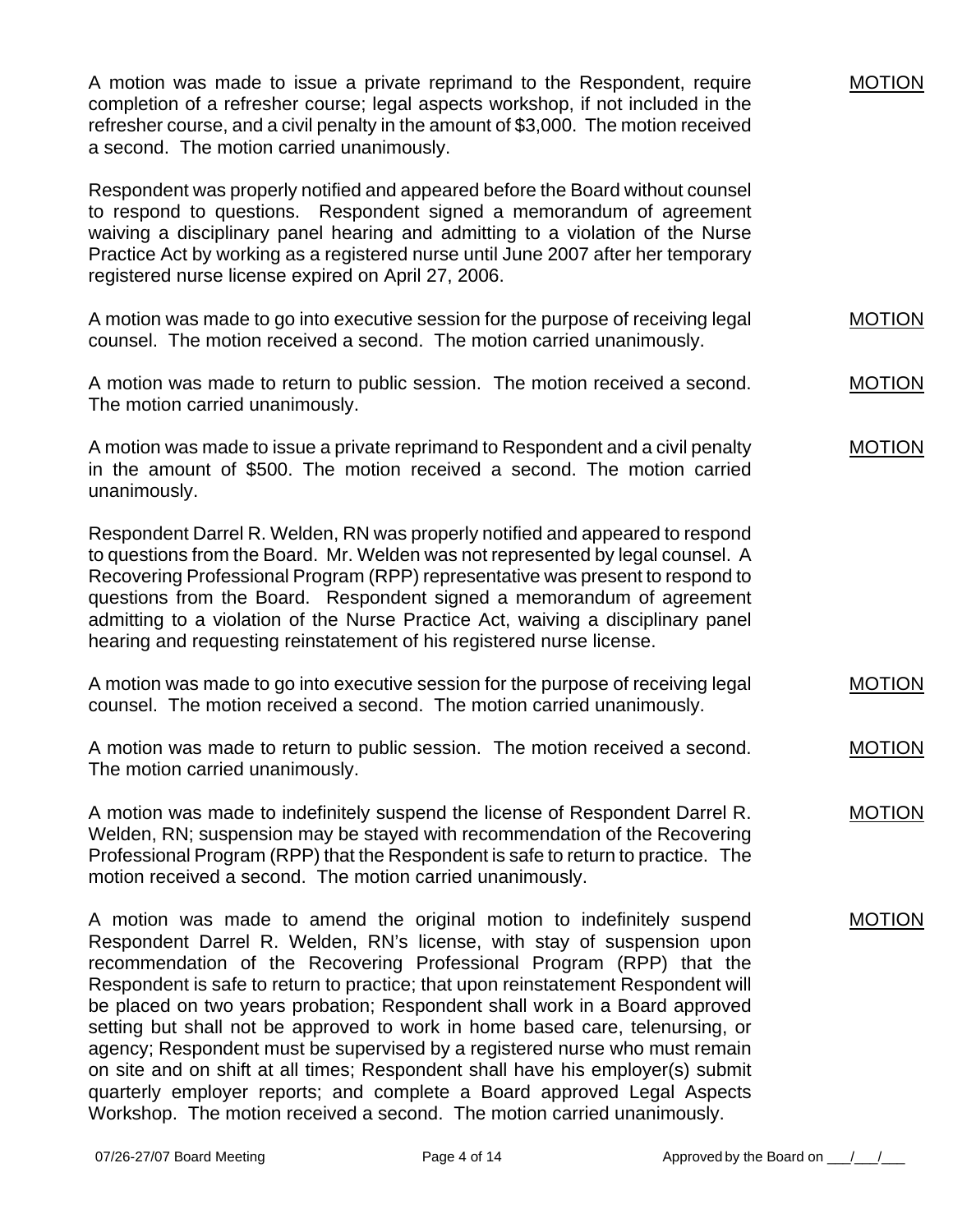Respondent was properly notified and appeared before the Board without counsel to respond to questions. Respondent signed a memorandum of agreement waiving a disciplinary hearing and admitting to a violation of the Nurse Practice Act by working until June 8, 2007 after her registered nurse license expired on April 30, 2006.

A motion was made to issue a private reprimand to Respondent and a civil penalty in the amount of \$500. The motion received a second. The motion carried unanimously.

Respondent Mary J. Cloyd, RN was properly notified and appeared to respond to questions from the Board. Ms. Cloyd was not represented by legal counsel. Respondent signed a memorandum of agreement admitting to a violation of the Nurse Practice Act, waiving a disciplinary panel hearing, and requesting reinstatement of her registered nurse license.

A motion was made to go into executive session for the purpose of receiving legal counsel. The motion received a second. The motion carried unanimously. MOTION

A motion was made to return to public session. The motion received a second. The motion carried unanimously.

A motion was made to deny the reinstatement request of Respondent Mary J. Cloyd, RN but provided that Respondent may petition for reinstatement of her registered nurse license at the end of her probation. The motion received a second. The motion carried unanimously.

Respondent was properly notified and appeared to respond to questions from the Board. Respondent was represented by William W. Watkins, Esquire. A Recovering Professional Program (RPP) representative was present to respond to questions from the Board. The disciplinary panel hearing in this case was held on January 31, 2007. In their Findings of Fact and Conclusions of Law, the Disciplinary Hearing Panel found that Respondent violated S.C. Code Ann. §40-33- 110(A)(1), 1976, as amended. The Disciplinary Hearing Panel recommended that Respondent be issued a private reprimand; that Respondent's license be immediately reinstated provided that Respondent agrees to abstain from mood altering substances, to participate in the RPP; that RPP provide a written recommendation of the RPP that the Respondent is safe to return to practice; that Respondent must be supervised by a registered nurse who must remain on site and on shift at all times, and Respondent shall have her employer(s) submit quarterly employer reports.

| A motion was made to go into executive session for the purpose of receiving legal | <b>MOTION</b> |
|-----------------------------------------------------------------------------------|---------------|
| counsel. The motion received a second. The motion carried unanimously.            |               |
|                                                                                   |               |
| A motion was made to return to public session. The motion received a second.      | <b>MOTION</b> |
| The motion carried unanimously.                                                   |               |

A motion was made to accept the Disciplinary Hearing Panel's Findings of Fact and

07/26-27/07 Board Meeting example and the Page 5 of 14 Approved by the Board on  $\frac{1}{\sqrt{2}}$ 

MOTION

MOTION

MOTION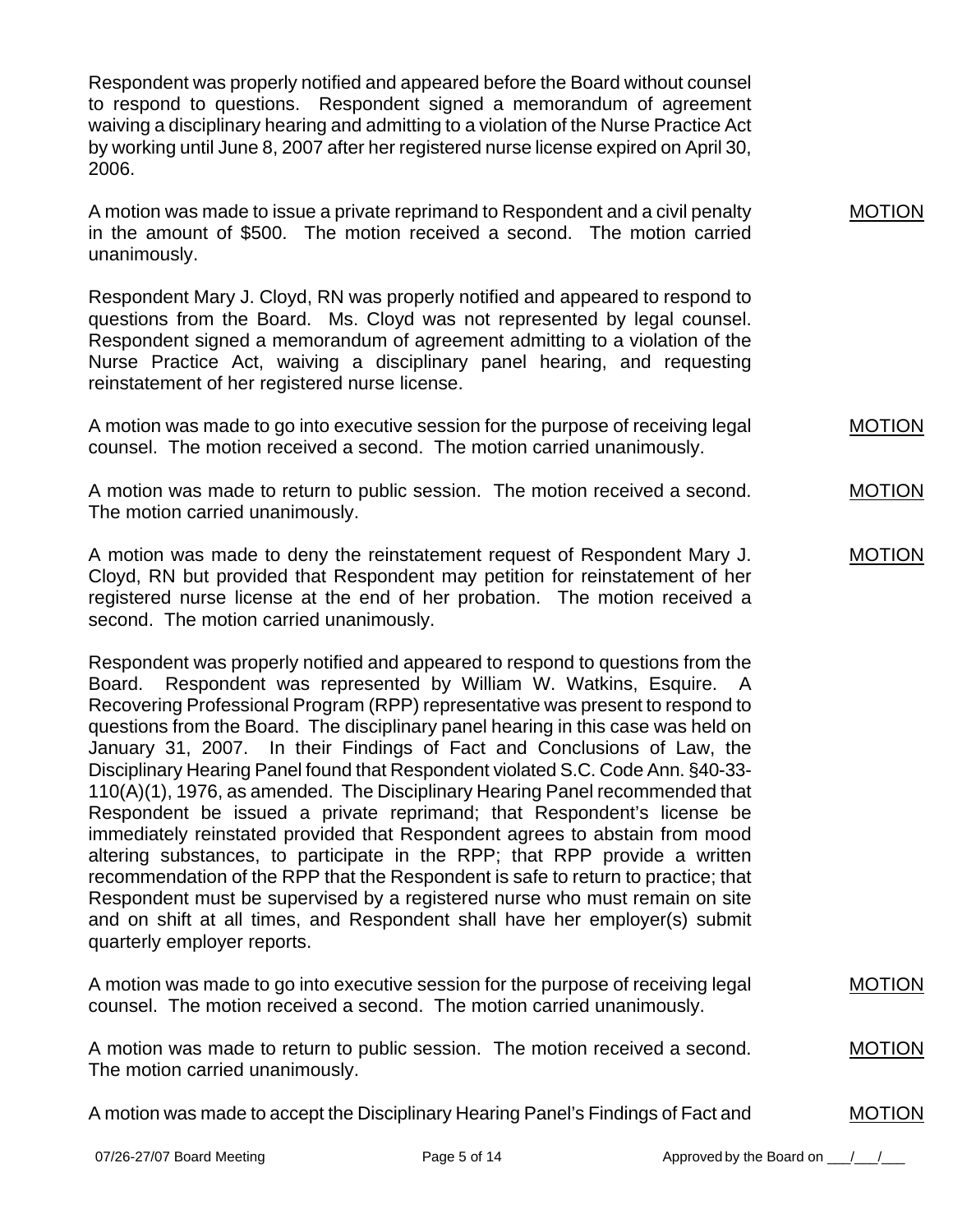Conclusions of Law, and recommendation that Respondent be issued a private reprimand, but amended the recommendation to require Respondent to receive drug screenings from the Recovering Professional Program (RPP) for one year, and that at the end of that year Respondent must appear before the Disciplinary Review Committee (DRC). The motion received a second. The motion carried unanimously.

Frank Sheheen, Program Director of the Recovering Professional Program (RPP) asked if one year monitoring could be recommended by RPP in certain other situations. The Board stated that there may occasionally be circumstances where one year monitoring may be appropriate.

Respondent was properly notified and appeared to respond to questions from the Board regarding her request for reinstatement from a private order. Respondent was not represented by legal counsel. Respondent petitioned the Board to reinstate her registered nurse license.

A motion was made to go into executive session for the purpose of receiving legal counsel. The motion received a second. The motion carried unanimously.

A motion was made to return to public session. The motion received a second. The motion carried unanimously.

A motion was made to reinstate Respondent's registered nurse license, that the license be in a probationary status for one year; Respondent shall work in a Board approved setting but shall not be approved to work in home based care, telenursing, or agency; Respondent must be supervised by a registered nurse who must remain on site and on shift at all times; Respondent shall have her employer(s) submit quarterly employer reports; and complete a Board approved Legal Aspects Workshop. The motion received a second. The motion carried unanimously.

Respondent Michelle B. Ellis, LPN was properly notified and appeared to respond to questions from the Board. Ms. Ellis was not represented by legal counsel. A Recovering Professional Program (RPP) representative was present to respond to questions from the Board. Respondent signed a memorandum of agreement admitting to a violation of the Nurse Practice Act, waiving a disciplinary panel hearing, and requesting reinstatement of her license.

A motion was made to continue the suspension the license of Respondent Michelle B. Ellis, LPN until such time as the Board receives a recommendation from the Recovering Professional Program (RPP) that the Respondent is safe to return to practice and that the five-year period with RPP is to begin again with her June 2007 reenrollment in the RPP. The motion received a second. The motion carried unanimously.

Respondent Kelley Marie Floyd, RN was properly notified and appeared to respond to questions from the Board. Ms. Floyd was not represented by legal counsel. Respondent signed a memorandum of agreement admitting to a violation of the Nurse Practice Act, waiving a disciplinary panel hearing, and requesting MOTION

RPP

MOTION

MOTION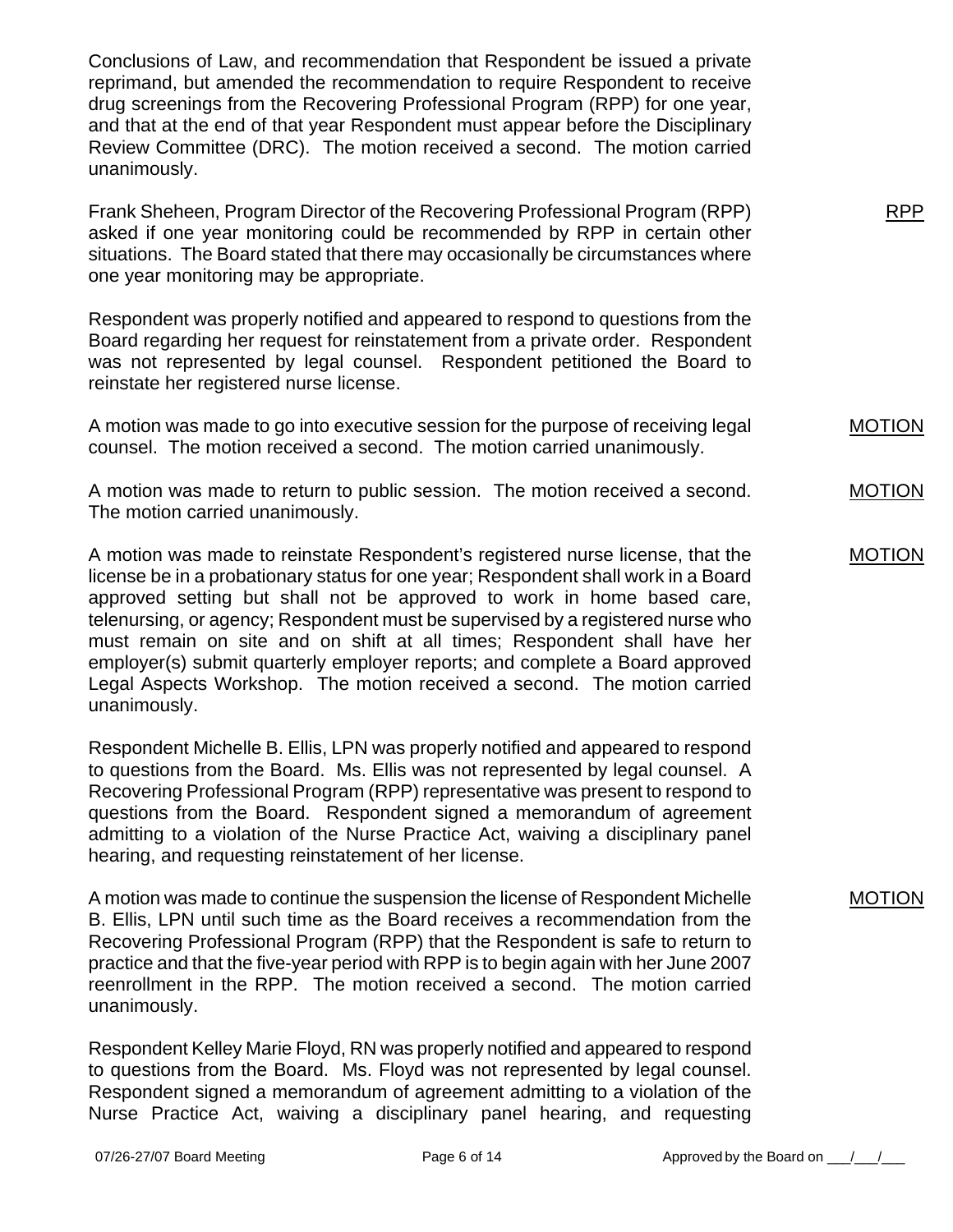reinstatement of her registered nurse license.

A motion was made to indefinitely suspend the license of Kelley Marie Floyd, RN. The motion received a second. The motion carried unanimously.

Respondent Kelly Jackson Whitener, LPN was properly notified and appeared to respond to questions from the Board. Ms. Whitener was not represented by legal counsel. The disciplinary panel hearing in this case was held on January 18, 2007. A Recovering Professional Program (RPP) representative was present to respond to questions from the Board. In their Findings of Fact and Conclusions of Law, the Disciplinary Hearing Panel found that Respondent violated S.C. Code Ann. §40-33- 110(A)(7), 1976, as amended. The Disciplinary Hearing Panel recommended that the temporary suspension of Respondent's license remain in effect pending a psychiatric evaluation and written recommendation of the RPP that the Respondent is safe to return to practice, upon reinstatement of Respondent's license, she must continue to comply with the terms and conditions of the March 18, 2005 Consent Agreement. Ms. Whitener provided the Board with a copy of the requested psychiatric evaluation.

A motion was made to accept the Disciplinary Hearing Panel's Findings of Fact, Conclusions of Law and recommendation Respondent Kelly Jackson Whitener's licensed practical nurse license be reinstated; upon reinstatement of Respondent's license Respondent must continue to maintain compliance with the terms and conditions of the March 18, 2005 Consent Agreement. The motion received a second. The motion carried unanimously.

Respondent Dianna K. Johnson, RN was properly notified but did not appear to respond to questions from the Board. Ms. Johnson was not represented by legal counsel. The disciplinary panel hearing in this case was held on April 3, 2007. In their Findings of Fact and Conclusions of Law, the Disciplinary Hearing Panel found that Respondent violated S.C. Code Ann. §40-33-110(A)(1), (3) and (10), 1976, as amended. The Disciplinary Hearing Panel recommended that Respondent Dianna K. Johnson's registered nurse license be revoked, that Respondent pay a civil penalty of \$1,000 within 30 days of the final order, and that the Georgia Board of Nursing be notified of the action by the South Carolina Board of Nursing against the Respondent's license.

A motion was made to accept the Disciplinary Hearing Panel's Findings of Fact, Conclusions of Law and amend the recommendation to permanently revoke the license of Respondent Dianna K. Johnson, RN. The motion received a second. The motion carried unanimously.

Respondent Sunni C. Cassidy, LPN was properly notified but did not appear to respond to questions from the Board. Ms. Cassidy was not represented by legal counsel. A Recovering Professional Program (RPP) representative was present to respond to questions from the Board. The disciplinary panel hearing in this case was held on April 3, 2007. In their Findings of Fact and Conclusions of Law, the Disciplinary Hearing Panel found that Respondent violated S.C. Code Ann. §40-33- 110(A)(7), 1976, as amended. The Disciplinary Hearing Panel recommended that the license of Respondent Sunni C. Cassidy, LPN remain suspended until further

### MOTION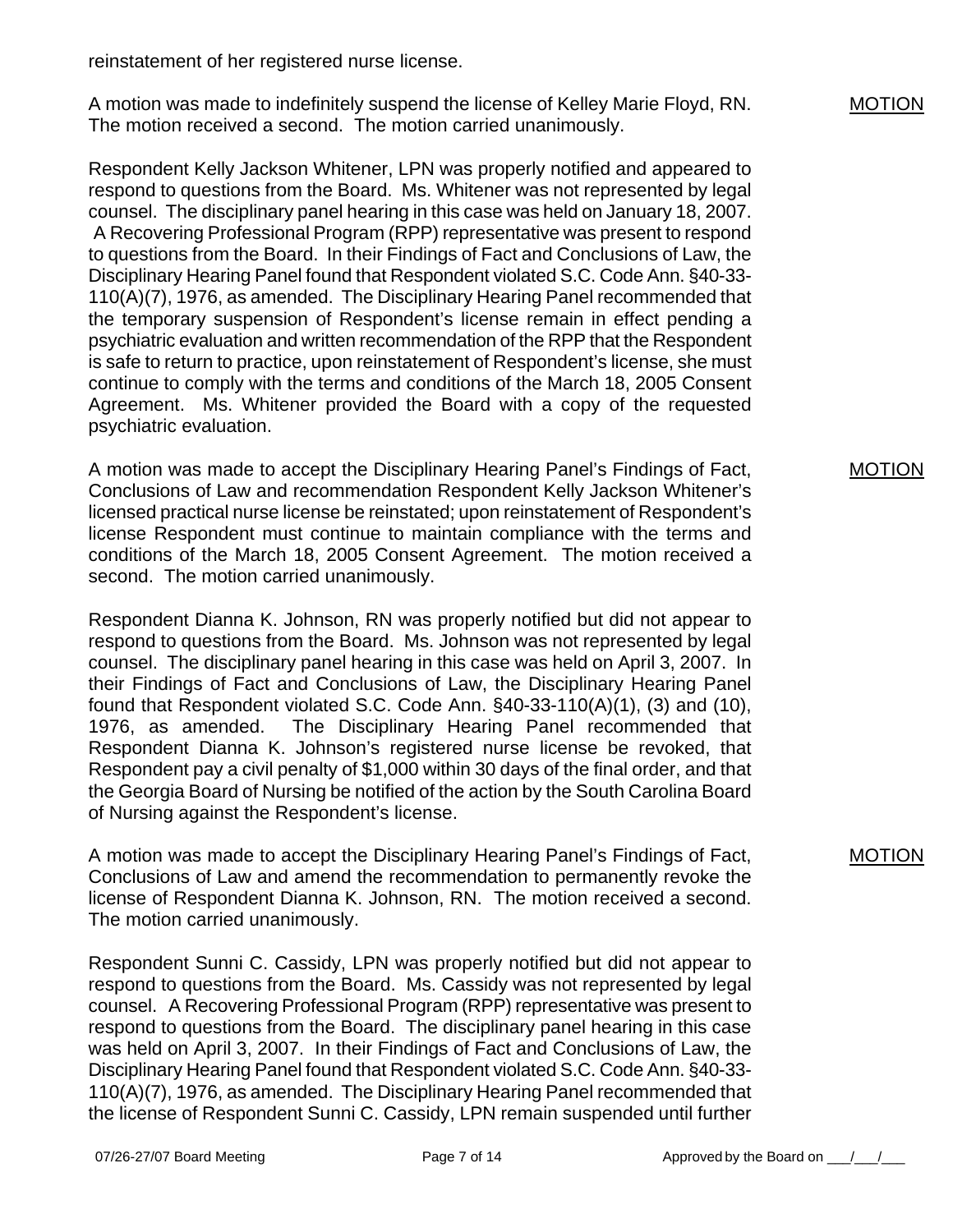order of the Board.

A motion was made to accept the Disciplinary Hearing Panel's Findings of Fact, Conclusions of Law and to indefinitely suspend the license of Respondent Sunni C. Cassidy, LPN. The motion received a second. The motion carried unanimously.

Respondent Sara K. Mishoe, RN was properly notified but did not appear to respond to questions from the Board. Ms. Mishoe was not represented by legal counsel. A Recovering Professional Program (RPP) representative was present to respond to questions from the Board. The Respondent signed a memorandum of agreement admitting to a violation of the Nurse Practice Act, waiving a disciplinary panel hearing, and requesting reinstatement of her registered nurse license.

A motion was made to continue the licensure suspension of Sara K. Mishoe, RN. The motion received a second. The motion carried unanimously.

A registered nurse (RN) appeared before the Board along with her nurse manager to discuss audit continued competency documentation not being received by the Board upon request of Board staff. Staff provided copies of letters sent as well as confirmation of receipt of certified mail for the Board's review along with information on sanctions for audit violations from the April 19, 2007 Strategic Planning Meeting and documentation of conversations with the RN and her supervisor. The RN states that she and her manager had faxed the documentation upon original request but then received a second notice that the Board had not received the documentation. At that time, she states that they faxed the information a second time. The RN and her Nurse Manager could not provide confirmation that either of the faxes had been sent or received by the Board. The RN's license was placed in a lapsed status due to the Board not receiving the requested documentation. The RN discovered that her license was in a lapsed status when Licensee Lookup was accessed on the Web site by an employer.

|  | A motion was made to go into executive session for the purpose of receiving legal | <b>MOTION</b> |
|--|-----------------------------------------------------------------------------------|---------------|
|  | counsel. The motion received a second. The motion carried unanimously.            |               |

A motion was made to return to public session. The motion received a second. The motion carried unanimously.

A motion was made to reinstate the registered nurse license and issue a letter of concern. The motion carried unanimously.

A site survey was conducted on April 10, 2007 at Bob Jones University by Nancy G. Murphy, RN, BC, MS, CPM, Nurse Consultant for Education for continued approval of their baccalaureate nursing program. All findings and recommendations in the site survey report have been addressed.

A motion was made to grant continued approval of the Bob Jones University baccalaureate nursing program for eight years based on the information provided. The motion received a second. The motion carried unanimously.

MOTION

MOTION

MOTION

MOTION

BOB JONES UNIVERSITY SITE SURVEY

REPORT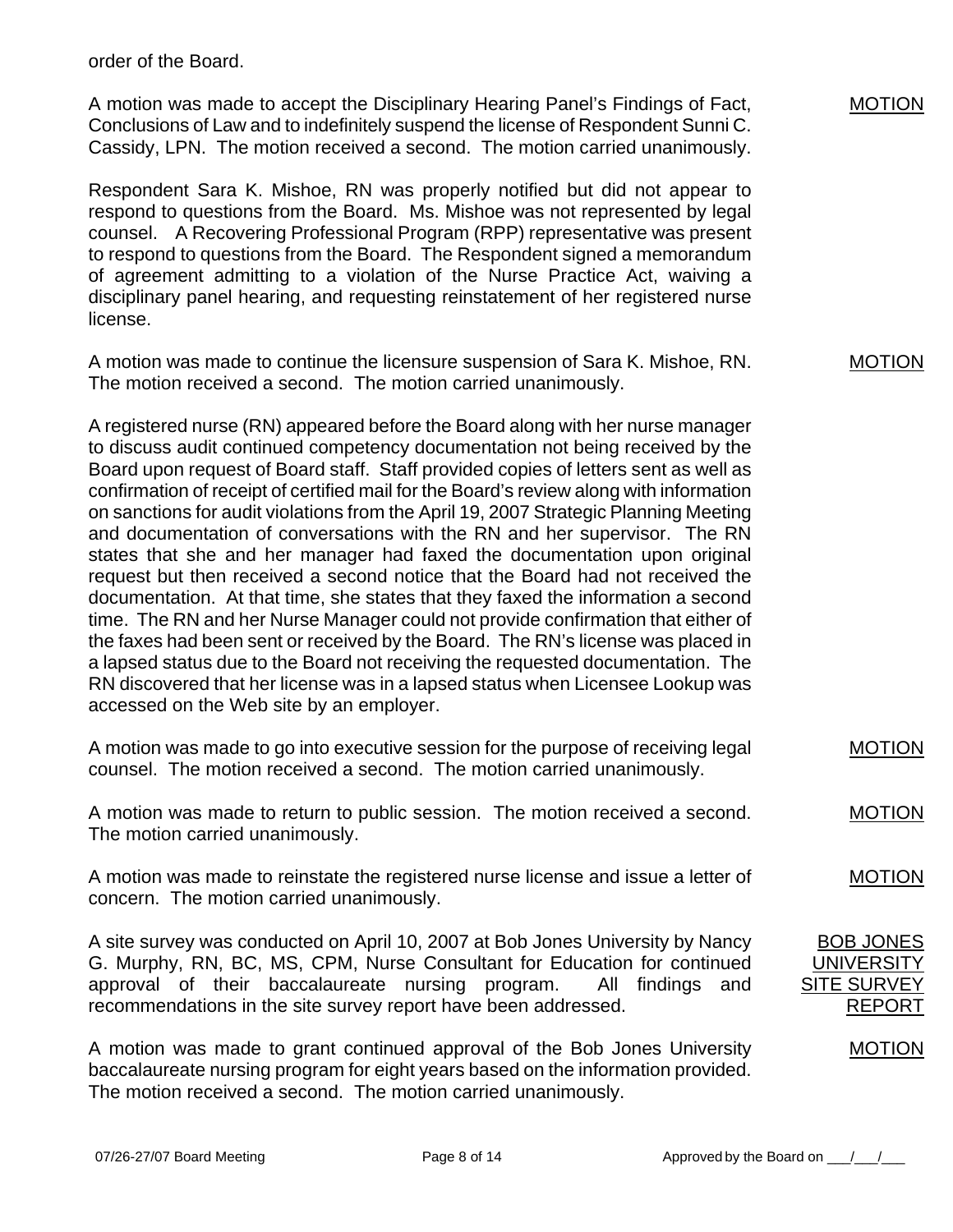Susan Cherry-Casey, RN, MN, Department Head of the Associate Degree in Nursing Program and Jayne Case, RN, MSN of Spartanburg Community College appeared before the Board. Ms. Cherry-Casey reported that she will be leaving Spartanburg Community College and Ms. Case will be serving as Interim Department Head of the Associate Degree in Nursing Program. Spartanburg Community College requested approval for the college to offer nursing courses at their Cherokee and Tyger River campuses located in Gaffney and Duncan, South Carolina. The college would like to begin offering nursing courses at these campuses in Spring 2008. Ms. Cherry-Casey reported that the nursing program would be selective as to which courses are held at each campus to insure that sufficient classroom space and laboratory needs are met for those courses. Providing nursing courses at these campuses will allow the college to meet needs of many traditional and nontraditional students. She reported that faculty is supportive of this request.

A motion was made to approve the request of Spartanburg Community College to offer nursing courses at their Cherokee and Tyger River campuses located in Gaffney and Duncan. The motion received a second. The motion carried unanimously.

Rebecca B. (Becky) King, MSN, RN, Dean of Nursing Education at Piedmont Technical College appeared before the Board to discuss substantial curriculum changes. At its April 17, 2007 meeting the Advisory Committee on Nursing (ACON) recommended that Piedmont Technical College return with curriculum clarifications as discussed with suggestions to strengthen as follows: 1) label the core abilities as college requirements; 2) separate the practical nurse (PN) and associate degree nurse (ADN) mission; 3) reflect and differentiate the ADN scope of practice throughout the curriculum; 4) include didactic outcomes; 5) clarify the exit standards; 6) separate the course and clinical competencies; and 7) clarify and define the curriculum concepts and threads and reflect throughout the objectives, competencies, and clinical evaluation tool. The June 19, 2007 ACON meeting was cancelled due to lack of quorum.

A motion was made to approve the Piedmont Technical College curriculum changes as presented. The motion received a second. The motion carried unanimously.

Bonnie Stroman, RN, MSN, Dean of Nursing; Deborah Smoak, Nursing Instructor, Jackie Skubal, Vice President of Academic Affairs; Teresa Mack, Title III Coordinator, and Dr. John K. Wadell, President of Denmark Technical College appeared before the Board to discuss their site survey. The Site Survey Team appointed by the Advisory Committee on Nursing (ACON) completed their survey for the proposed Denmark Technical College practical nursing (PN) program on March 20, 2007. The survey team submitted their report including their findings and recommendations to ACON at its April 17, 2007 meeting for action and recommendation to the Board. Denmark Technical College submitted materials in response to the site survey report, findings and recommendations at that meeting. ACON reviewed the site survey report and the response materials submitted and recommended that Denmark Technical College resubmit materials clarifying certain

SPARTANBURG **COMMUNITY** COLLEGE CLASSES AT OTHER SITES

MOTION

PIEDMONT **TECHNICAL** COLLEGE CURRICULUM CHANGE REQUEST

MOTION

DENMARK **TECHNICAL** COLLEGE PROPOSED **PRACTICAL** NURSING PROGRAM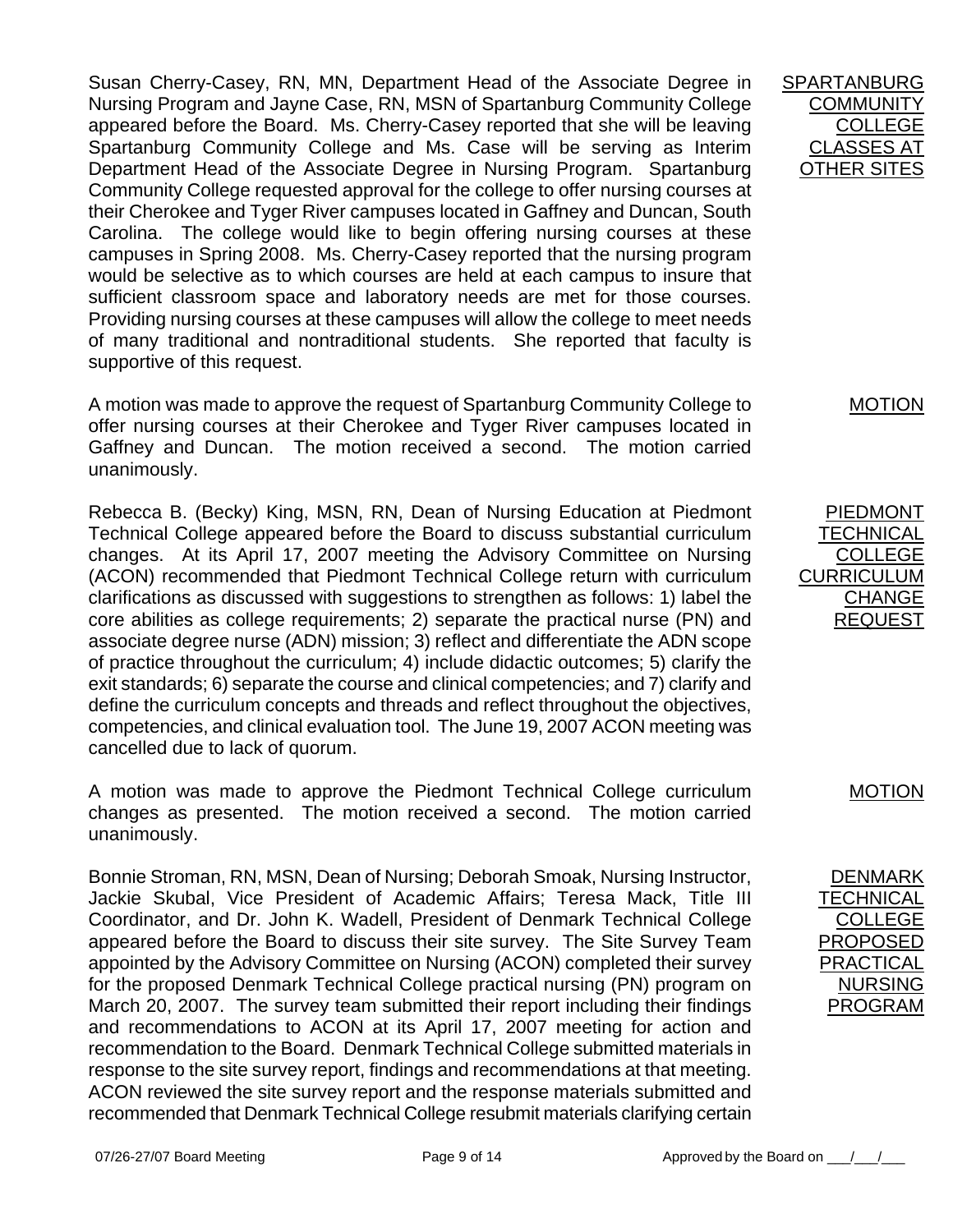areas to include: 1) clarifying the attendance policy for both class and clinical, 2) providing plans for faculty and their professional development, 3) clarifying curriculum concepts and threads and reflecting that throughout the philosophy, framework, objectives and outcomes, competencies and clinical evaluation tool, 4) enhancing the syllabi content and teaching plan, 5) clarifying the clinical evaluation expectations for both faculty and students, and 6) continuing to revise both course and clinical objectives to reflect progression from simple to complex. Denmark Technical College resubmitted response materials as requested by ACON for the June 19, 2007 ACON meeting. The June 19, 2007 ACON meeting was cancelled due to lack of quorum. They hope to admit 20 students. The Board suggested that the college consider a cut in remediation and require that students be able to attend all clinical requirements.

A motion was made to grant initial approval status for the practical nursing program at Denmark Technical College. The motion received a second. The motion carried unanimously.

Dr. Alice Frye, Dean of Health Sciences and J. Patricia G. Lifsey of Aiken Technical College appeared before the Board to discuss their practical nursing (PN) program curriculum changes and faculty. Aiken Technical College advised the Board that they will no longer be offering a PN exit option from its associate degree nursing (ADN) program. They are proposing to admit 24 practical nursing students to its PN program in January 2008. Students in the ADN program may apply to take the National Council Licensure Examination practical nurse (NCLEX-PN) by equivalency. Aiken Technical College is planning to hire two faculty members in October and November.

A motion was made to approve the curriculum changes at Aiken Technical College and requested that the faculty information to go before the Advisory Committee on Nursing (ACON) for review and recommendation. The motion received a second. The motion carried unanimously.

Susan C. Williams, RN, PhD of the University of South Carolina-Beaufort appeared before the Board to discuss their proposal and self-evaluation for a new baccalaureate nursing program at their school. Dr. Williams reported that they have the full support of the chancellor of their school for this new program.

The Office of General Counsel presented consent agreements to the Board for their review, consideration, and approval. The consent agreements included public and private agreements signed by the respondents.

A motion was made to approve the pubic consent agreements presented for Lavetta Addison, LPN; Patricia B. Blanchard, RN; Pat Harris, RN; Elizabeth Ann Heatherly, RN; Jeni L. Johnson, RN; Norma G. Kyle, RN; Ronald Eugene Park, RN; Catherine Kennedy Powers, RN; Emily Suzette Spires, RN (Dr. Lewis recused herself on Spires consent agreement); Sondra Darlene Waits, LPN; Tina Denise Willingham, LPN; Kimberly Odom, RN; Christy L. Massey, Ava Gail Brown, and Diana Odel Stafford, as well as private consent agreements for Case #2007-74, Case #2007-78, Case #2007-34, Case #2005-38, Case #2005-304, Case #2007- 80, and Case #2006-48. The motion received a second. The motion carried

## MOTION

**AIKEN TECHNICAL** COLLEGE **FACULTY** REQUEST & CURRICULUM CHANGE

MOTION

| <b>USC-BEAUFORT</b> |
|---------------------|
| – BSN               |
| <b>PROPOSAL</b>     |

CONSENT **AGREEMENTS**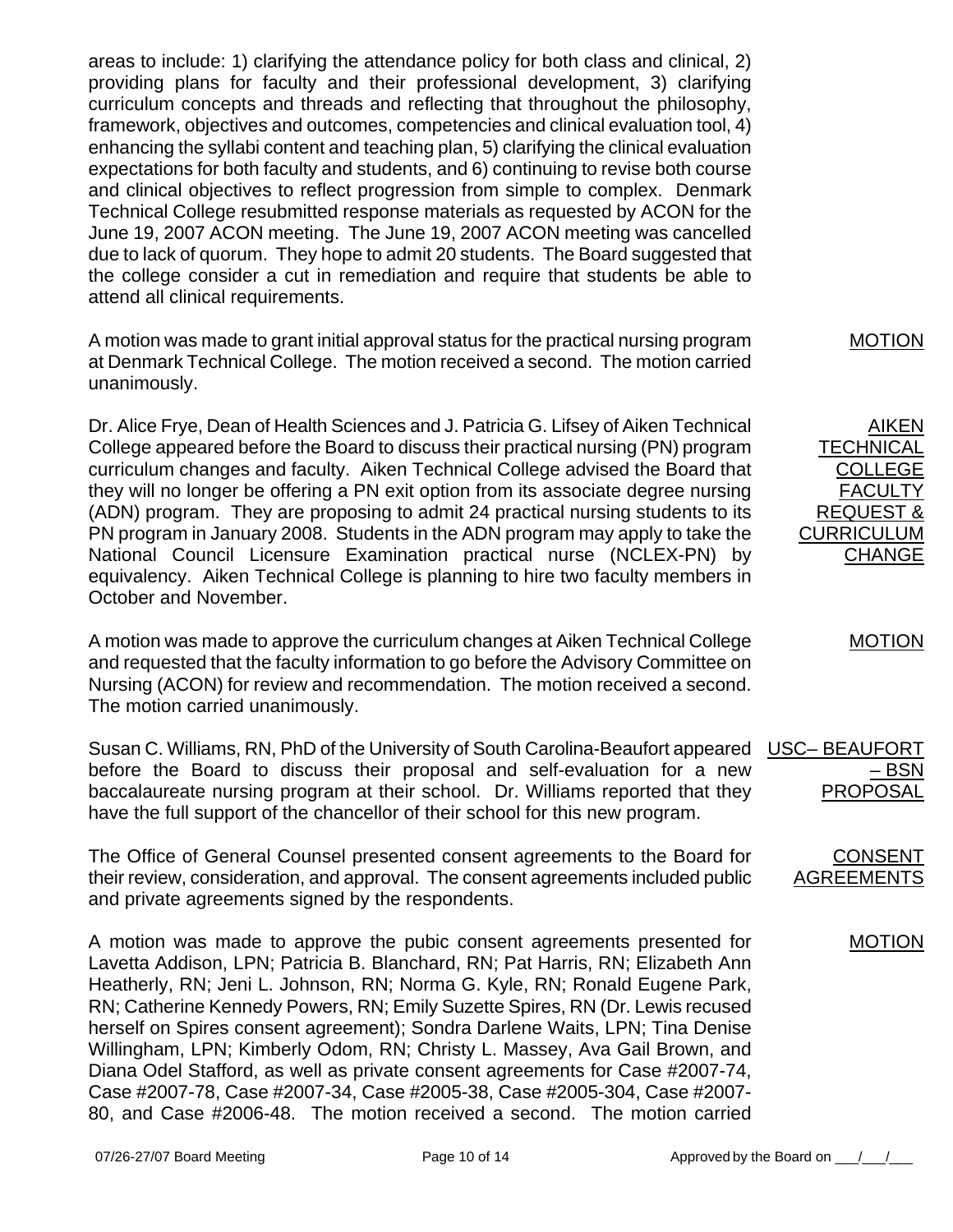unanimously.

The Board discussed criteria for members of the disciplinary hearing panels at a previous board meeting and asked that criteria be developed. Ms. Bainer recommended and the Board considered that a panel member must be a licensed practical nurse (LPN), registered nurse (RN), or advanced practice registered nurse (APRN) licensed by South Carolina with a minimum of one year of residency in South Carolina, a minimum of one year of nursing practice, have no disciplinary actions current or pending, and that they attend a disciplinary process orientation. Ms. Brice asked the Board to consider using "authorization to practice in South Carolina" rather than "licensed in South Carolina" due to the Compact and to be able to consider nurses who are working in a federal facility on a license from another state. Dr. Lewis noted that these are guidelines and that if the situation arises others could be considered. Mr. Wilson stated that the Board reviewed a list of all disciplinary panels and committees as well as other Board appointed committees each year.

A motion was made to require that to serve on disciplinary hearing panels, a nurse must be a licensed practical nurse (LPN), registered nurse (RN), or advanced practice registered nurse (APRN) licensed by South Carolina with a minimum of one year of residency in South Carolina, a minimum of one year of nursing practice, have no disciplinary actions current or pending, and that they attend a Disciplinary Process orientation. The motion received a second. The motion carried unanimously.

Neal B Kauder, President of VisualResearch, Inc along with Robert A. Nebiker, former Director of the Virginia Department of Health Professions gave a presentation on Sanction Reference Points (SRP) at the April 19, 2007 Board of Nursing Strategic Planning Meeting. Ms. Bainer recapped for the Board that VisualResearch, Inc. reviews prior Board disciplinary decisions, Board and staff composition, and types of violations and other relevant data to develop a worksheet to provide consistency in disciplinary actions. Ms. James reported that a colleague in Virginia reported that they liked the more evidence based worksheet for decisions.

Two proposals for development of SRP from VisualResearch, Inc. were provided to the Board for review.

Option #1 Normative Based Sanction Reference Points:

This method relies on Board member and staff interviews and review of existing documents with no analysis of case level data. There would be a time investment of 7-9 months and a charge of approximately \$37,000 - 45,000.

Option #2 Historical and Normative Based Sanction Reference Points: This method relies on analysis of 3-5 years of historical data, a data collection coding manual, compilation of a data base and writing a syntax, etc. There would be a time investment of 12-14 months and a cost of \$74,000 - \$90,000.

The Board discussed their areas of greatest concern. Mr. Christian explained that certain violations could be weighted for areas that are most important to the Board.

#### PANEL HEARING **CRITERIA**

MOTION

**SANCTION REFERENCE** POINTS **PROPOSAL**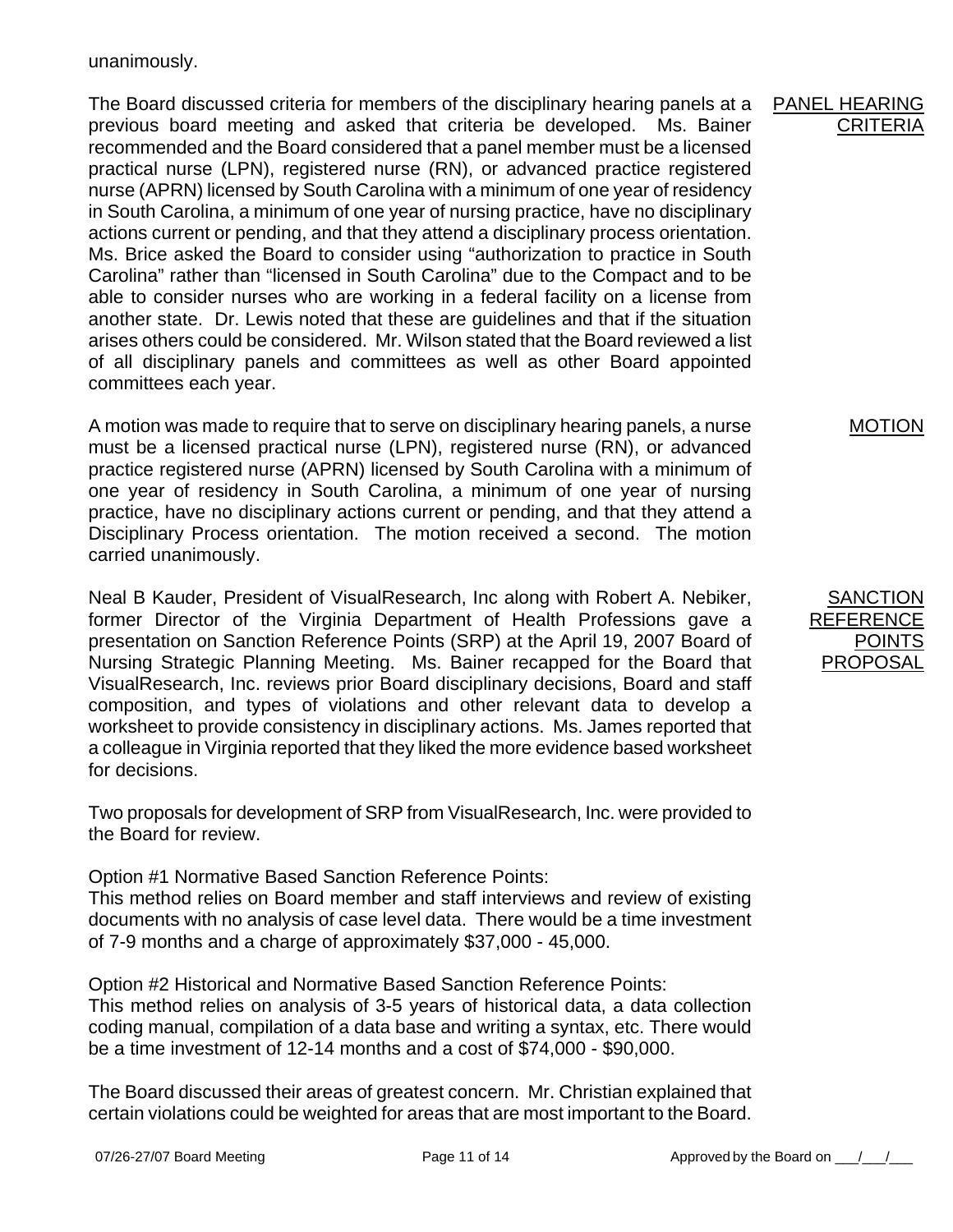The Board asked how this project would be funded and how it would affect the Board of Nursing budget. Ms. Brice explained that our budgeting process is different due to our biennial renewal period.

A motion was made to pursue Option 2 Historical and Normative Based Sanction Reference Points as proposed by VisualReseach, Inc. The motion received a second. The motion carried unanimously.

Brenda Martin and Joan Bainer are serving as delegates at the National Council of State Boards of Nursing (NCSBN) Delegate Assembly with Board Member Carrie James and Board Staff Maggie Johnson serving as the alternates. The Board reviewed and discussed the following items on the Delegate Assembly agenda:

- Bylaws The bylaws were reviewed by the Board prior to the NCSBN Midyear Meeting.
- Strategic Initiatives The Board reviewed and offered input on the strategic initiatives for the NCSBN Midyear Meeting.
- Medication Aide Model Curriculum At the retreat, the Board decided to consider regulation of nurse aides and/or medication aides but to wait until after Delegate Assembly. Ms. Bainer reported that the South Carolina Health Care Association would like to move forward with regulation.
- Pain Management This item refers to patient and practitioner, end of life and chronic pain management. Ms. Johnson reported that other states have similar statements and many states have a joint statement with the pharmacy board in their state. She encouraged the Board to adopt this statement.
- Guiding Principles of Nursing
- Renew NCLEX contract with Pearson Vue
- 2008 NCLEX-PN Test Plan Ms. Murphy explained that the Board has had opportunities for input during the revision process.
- 2007 Candidates
- CORE

Ms. Murphy presented draft revisions to the *Procedures for Review and Survey of Proposed New Nursing Programs* for the Board's review and approval. The new regulations were provided for reference. The new nursing education program regulations were posted in the State Register on May 25, 2007. Dr. Burgess, Chair of the Advisory Committee on Nursing (ACON) spoke to the Board on Thursday, July 26, 2007 regarding the policy requiring schools to submit the required materials in their entirety before the survey could be scheduled. She explained is frustrating for survey team members to receive the materials just a few days prior to the site survey which does not allow the survey team ample time to review and make an informed recommendation to the Board. Dr. Lewis noted that schools would not send incomplete information to National League for Nursing Accrediting Commission (NLNAC) or other accrediting bodies. The *Procedures for Review and Survey of Proposed New Nursing Programs* give schools a checklist of items required to assist them in collecting the necessary information for submission.

A motion was made to approve the revisions to the *Procedures for Review and Survey of Proposed New Nursing Programs* as presented. The motion received a

PROCEDURES PROPOSED NEW NURSING PROGRAMS

MOTION

MOTION

NCSBN ANNUAL MEETING / DELEGATE ASSEMBLY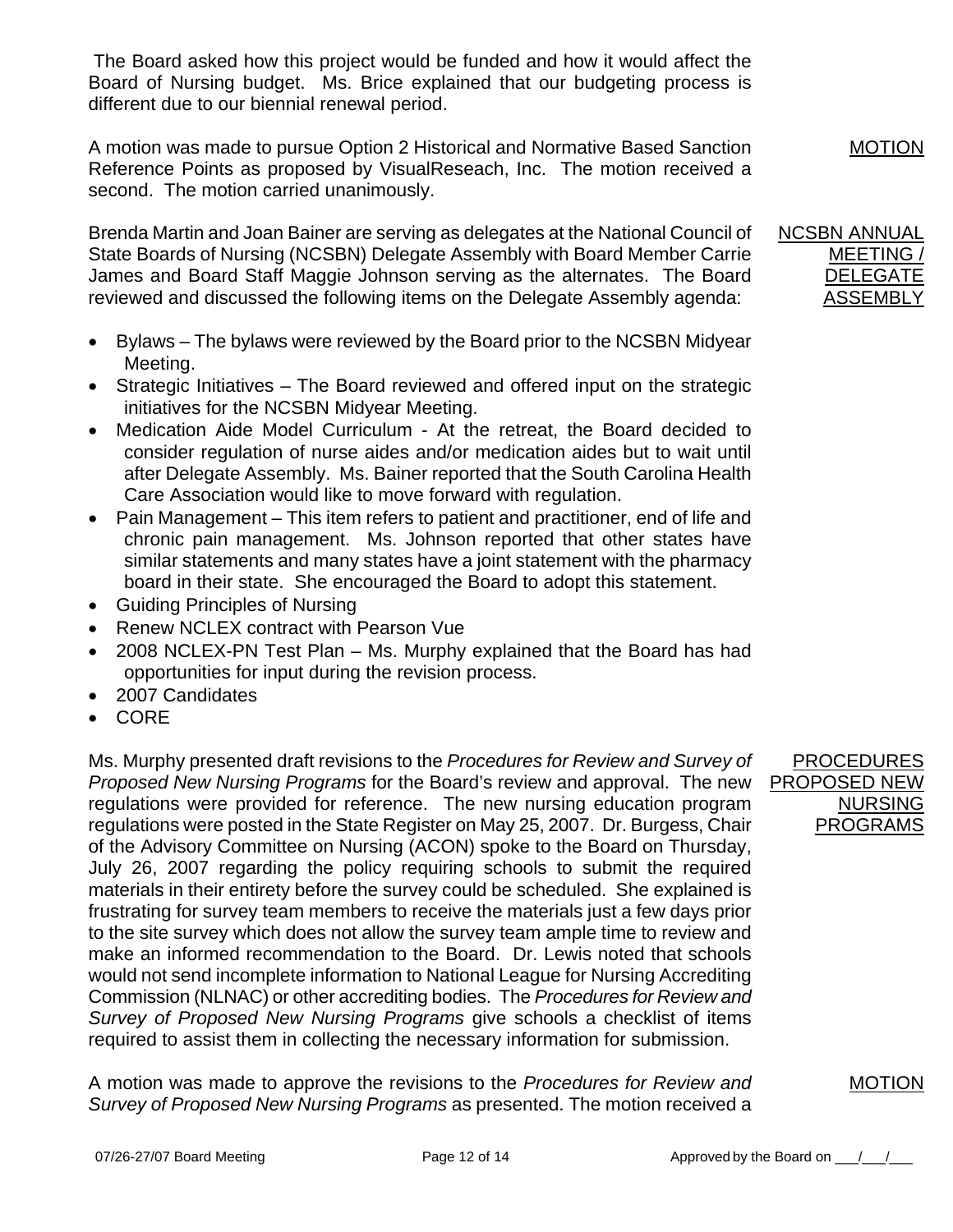second. The motion carried unanimously.

The new nursing education program regulations were posted in the State Register on May 25, 2007. Six schools submitted their letter of intent to the Board under the previous regulations. Ms. Murphy asked for clarification as to whether the school would continue the process under previous regulations or under new regulations. Two of the six schools have not given a proposed start date, Ms. Murphy suggested sending them a letter explaining that they would be under the new regulations should they move forward with their proposal. Information required is not very different; however, the timeline is different. The other schools are already in the process with proposed opening dates.

A motion to advise the four schools with current proposed opening dates regarding the new nursing program regulations and to provide a transition process allowing for materials documenting evidence of compliance with the new regulations which includes a feasibility study and a self-evaluation report to be submitted nine months in advance of their proposed opening date and to advise the two schools that have not provided a current proposed opening date of the new nursing program regulations and processes that would now be required should they move forward with their plans. The motion received a second. The motion carried unanimously.

Ms. Johnson presented revisions to advisory opinions by the Nursing Practice and Standards Committee for the Board's review and approval. These opinions were reviewed and revised at their April meeting.

Advisory Opinions 4, 6, 7, 16, 18, 22, 23, 26, 29, 31, 32, 33, 27, and 38 were revised adding a standard paragraph to provide consistency in language regarding "special education and training."

Advisory Opinion 5 was changed to have a second licensed nurse rather than having a second registered nurse (RN) verify when an RN was replacing an empty infusion bag. It was noted that a licensed practical nurse (LPN) could not hang the infusion bag but could verify that the RN had replaced it. This would prevent unlicensed personnel from performing the verification.

References were updated in Advisory Opinions 5, 9a, 9b, 13 and 30.

Advisory Opinion 27 was corrected for grammatical and typographical errors.

The first sentence in Advisory Opinion 21 regarding licensed practical nurses (LPN) and assessment was revised to clarify complete assessment from a partial assessment. The opinion notes that analysis and synthesis are in the scope of the registered nurse (RN). The number of calls to Board staff regarding the current wording in this opinion prompted this discussion and revision. Some facilities exclude LPNs from assisting with assessment in any way due to this opinion. Ms. Doria explained that the LPN's role in assessment might be different in situations where there is not a RN present such as in some schools and in long term care. She further explained that LPNs are taught these skills in their education. The LPN role may be changing due to regulation of the medication aides and other unlicensed assistive personnel.

NEW EDUCATION REGULATIONS – **CLARIFY** IMPLEMENTA-TION PROCESS

MOTION

REVISIONS TO ADVISORY OPINIONS